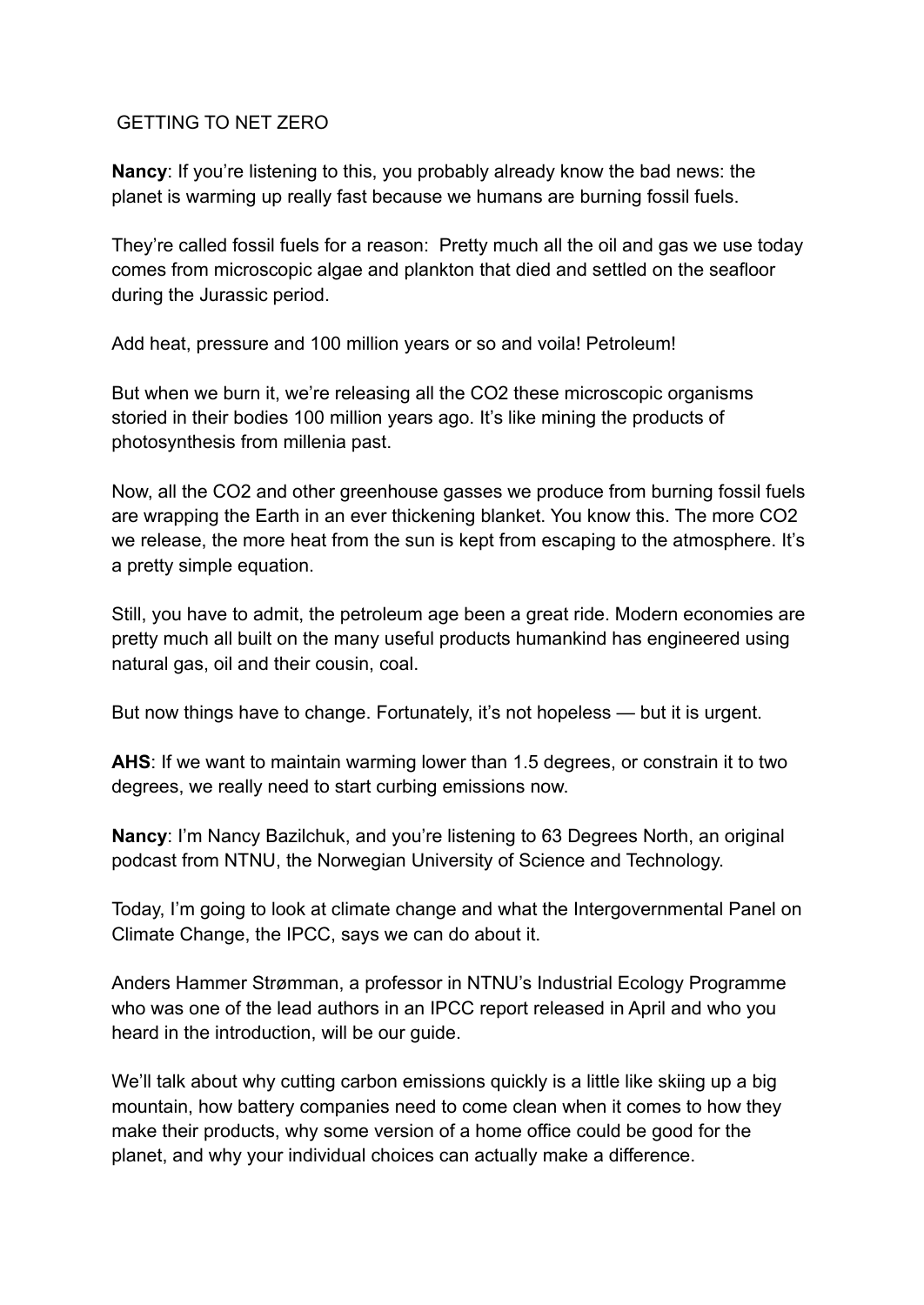But first, a little background.

That 1.5 or 2 degrees C warming that Anders mentioned? Ideally, we wouldn't be warming the planet at all. But that ship has already sailed. So 1.5 degrees C is what scientists say should be our target, if we want to avoid major problems and upheavals from climate change. It's also what the nations of the world agreed to in 2015, at a meeting in Paris where they also agreed to take action to cut emissions. Two degrees will mean more flooding, more droughts — but it's better than where we're headed now, unless we do something.

The IPCC report from April that Anders was involved in was the third of three reports from a broad international group of scientists who have assessed and summarized the best research on climate change.

The first report, from Working Group I, looked at the physical basis of climate change. It was released in August 2021. Bottom line, the report said that humanity was "unequivocally" to blame for major and "unprecedented" changes to the climate that were already being observed and felt. Some of these changes – like the melting of polar ice – were rapidly becoming "irreversible".

The next report, from Working Group II, looked at what climate change will actually do to the planet's ecosystems and humanity. It was released in February this year. Its news was somewhat eclipsed by the war in Ukraine, but it basically said: You can run, but you can't hide.

Everywhere on the planet is going to be affected by climate change. There will be heatwaves, droughts and floods, landslides and species extinctions, and there will be more of them. Sea level is going to rise. That led António Guterres, the UN secretary general, to say

**AG (clip from YouTube)**: "I have seen many scientific reports in my time, but nothing like this. [Today's IPCC report](https://www.ipcc.ch/) is an atlas of human suffering and a damning indictment of failed climate leadership."

**Nancy:** Yup, pretty grim. But those two reports set the stage for the report we'll look at today, from Working Group 3.

It was published on April 4 this year, and described a huge range of options that countries can enact to cut greenhouse gas emissions. That's the good part.

Although it gave policymakers lots of tools, it also found that nations weren't moving fast enough, and that unless we act really fast, global average temperatures could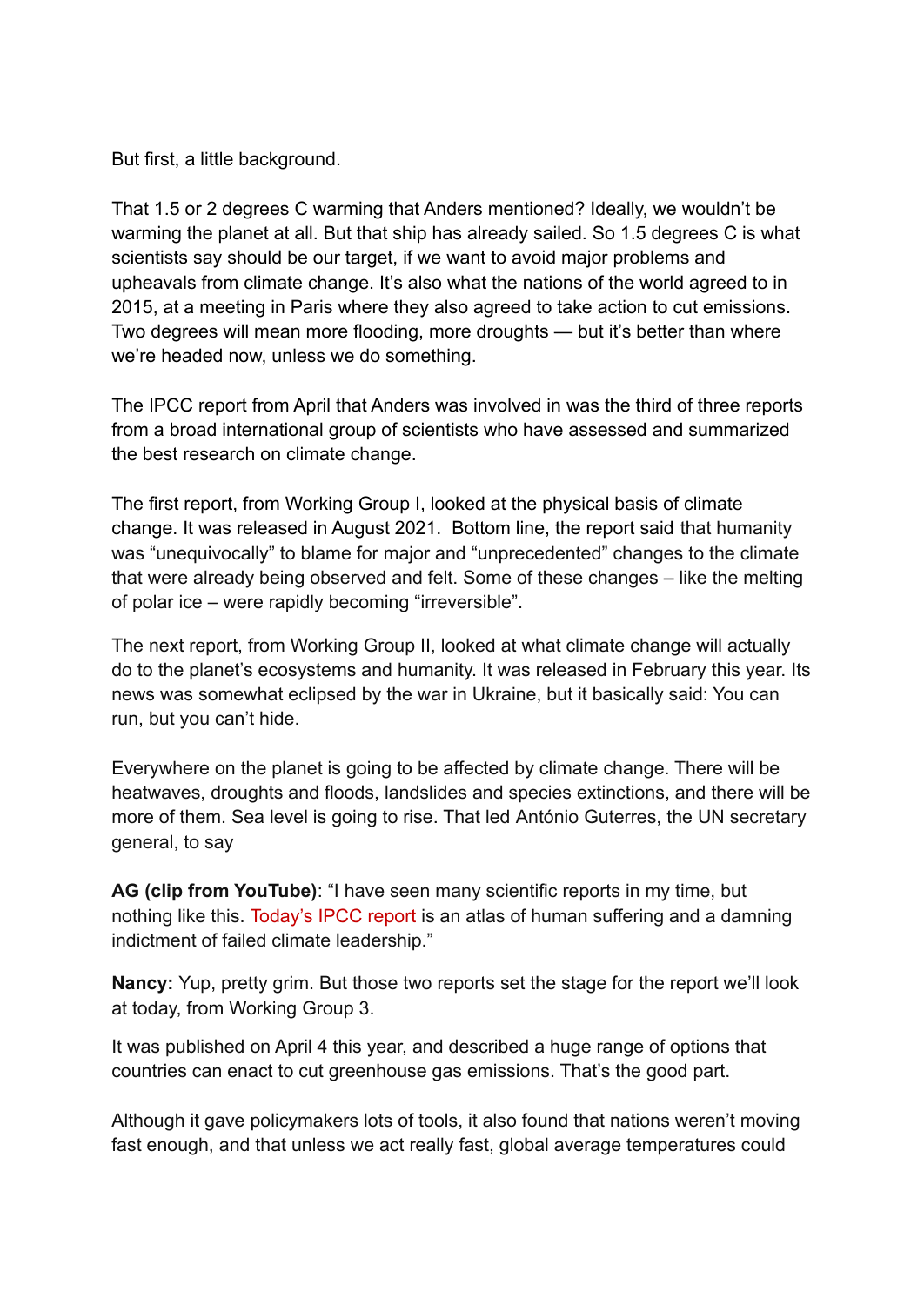rise by as much as 3C. That would truly be catastrophic— some estimates say this much warming would cause sea level to rise by 2 meters by the end of this century.

Here's Antonio Guterrez again:

**AG**: The jury has reached a verdict. And it is damning. This report of the Intergovernmental Panel on Climate Change is a litany of broken climate promises. It is a file of shame, cataloguing the empty pledges that put us firmly on track towards an unliveable world.

We are on a fast track to climate disaster. Major cities under water. Unprecedented heatwaves. Terrifying storms. Widespread water shortages. The extinction of a million species of plants and animals. This is not fiction or exaggeration. It is what science tells us will result from our current energy policies.

We are on a pathway to global warming of more than double the 1.5<sup>o</sup>C limit agreed in Paris. Some government and business leaders are saying one thing, but doing another. Simply put, they are lying. And the results will be catastrophic. This is a climate emergency.

**Nancy:** So on that cheery note, let's get down to business. First of all, why is it so urgent that we act now? What's at stake? Well, it comes down to something called net zero. Net zero is kind of what it sounds like. It means cutting greenhouse gas emissions to as close to zero as possible. Anders explains.

**AHS**: It's only until we reach Net Zero co2 emissions that the temperature will stabilise.

Because if we think of air pollution, for example, we are used to thinking of emissions as something that during the pandemic transport stopped in the big metropolitan areas. And you could see basically the air clearing and emissions went away, right? But that's not how it is with CO2. CO2 is a very long lived greenhouse gas. And in principle, when we take fossil carbon and combust it and put it into the atmosphere, we make a permanent change to the atmospheric concentration. And it will last for 1000s of years.

So the point is that how much we emit until we get to net zero determines the warming level. And it's only when we get to net zero that we actually stop warming. It's not when we get to net zero, the warming will return to the pre-industrial level. No, no, it will remain at that level where we stop emitting.

**Nancy**: So barring the use of technologies that can suck CO2 out of the atmosphere, once we put CO2 into the atmosphere, we're committed. We can't put this genie back in the bottle. So that's one good reason to get moving, now.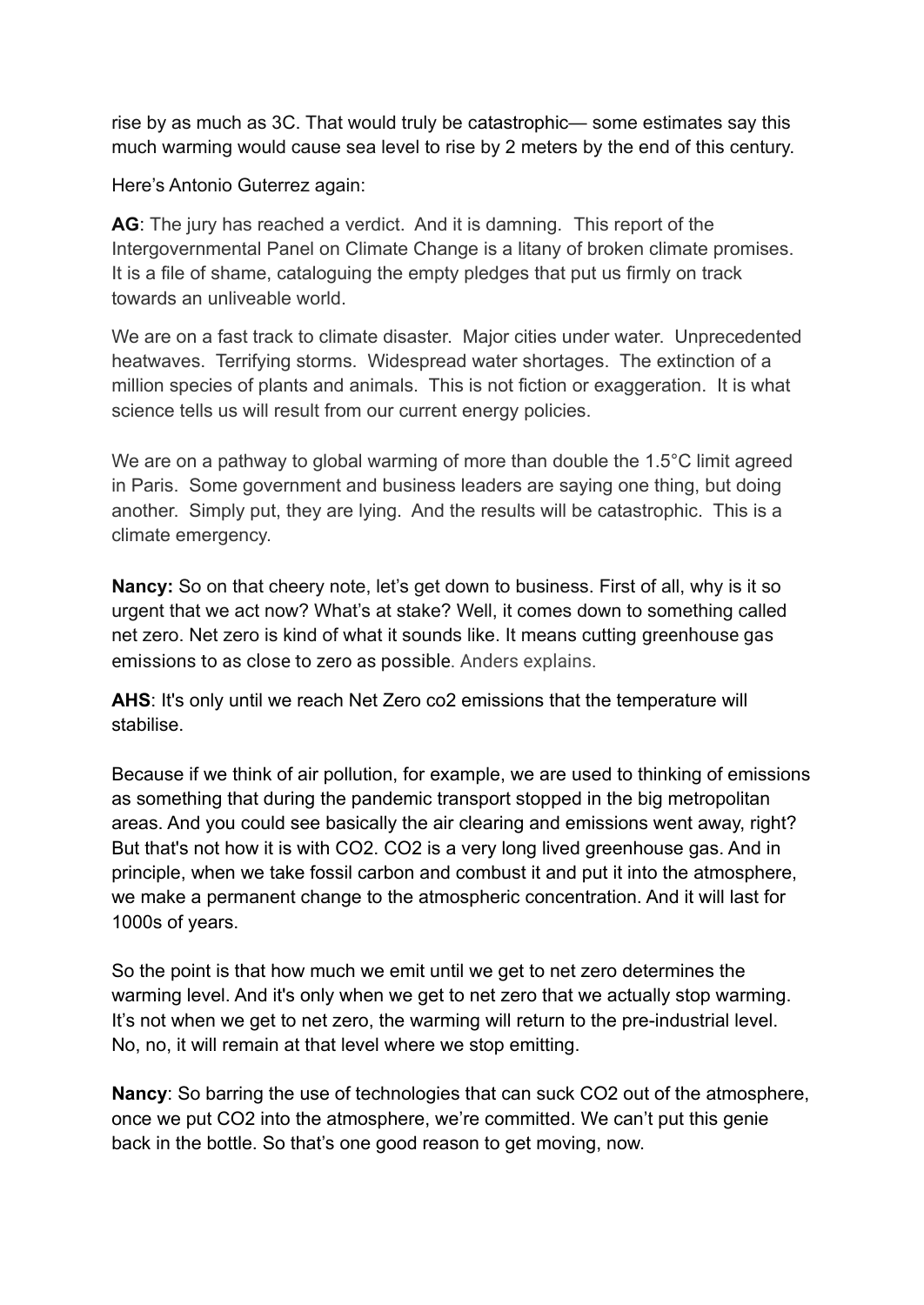But Anders says there's another issue when it comes to emissions and timing. We know we have to cut emissions. And right now, if nations cut what they've pledged to cut under the Paris Agreement from 2015, global emissions will rise by 14 PER CENT. But the sooner we start cutting, the easier it will be to make the cuts. Like the good Norwegian he is, Anders uses skiing as an analogy to explain why.

**AHS**: The clear insight is, the more we emit and keep going upwards, the steeper it will be going downwards.

So if you take your skiing analogy …. if we had done our job and started curbing emissions in the 1990s when we already knew that global warming was an issue, you'd be going up a steep mountain slope and you could be skiing down on cross country skis.

Now you can probably get up using randonee skis with skins. But you probably would need some proper Alpine downhill skiing boots to be able to ski down, and for 1.5 degrees, you might need climbing equipment for some of those steps.

So we're putting ourselves into a bit of a tricky situation and the gradient of our reduction is quite steep.

But we also say it's doable, right, we do have options that can do it. And that's the positive side and it can be done, but then we can't keep climbing upwards, we really need to get going downwards.

**Nancy**: Not only that, it's not just Norwegians on skis! Everyone faces the same steep slope for cutting emissions.

**AHS**: It's everybody going downhill at the same time. And that means it needs to be done in a coordinated manner, right? So we don't trip each other, and someone falls, right, because then everybody needs to also get down. And that goes for all sectors, but also countries. And I think the report does a good job in pointing out the importance of getting economies in transition and developing countries also to join, they need to be part of that. Because if we can't bring them on board, it doesn't help if Norway succeeds, right. Sweden, and the EU — everybody needs to succeed for the temperature to stabilize.

**Nancy**: The report that Anders was part of also makes it clear that we have to start right now, and get emissions down immediately.

**AHS**: The majority of scenarios, they really start curving down now, but at latest 2025, so it's not by 2025 that we need to get emissions down. And we need to cut them quite a lot, 43% for the one and a half degree warming level by 2030. And by a quarter for two degrees. And I think there are different trajectories that can be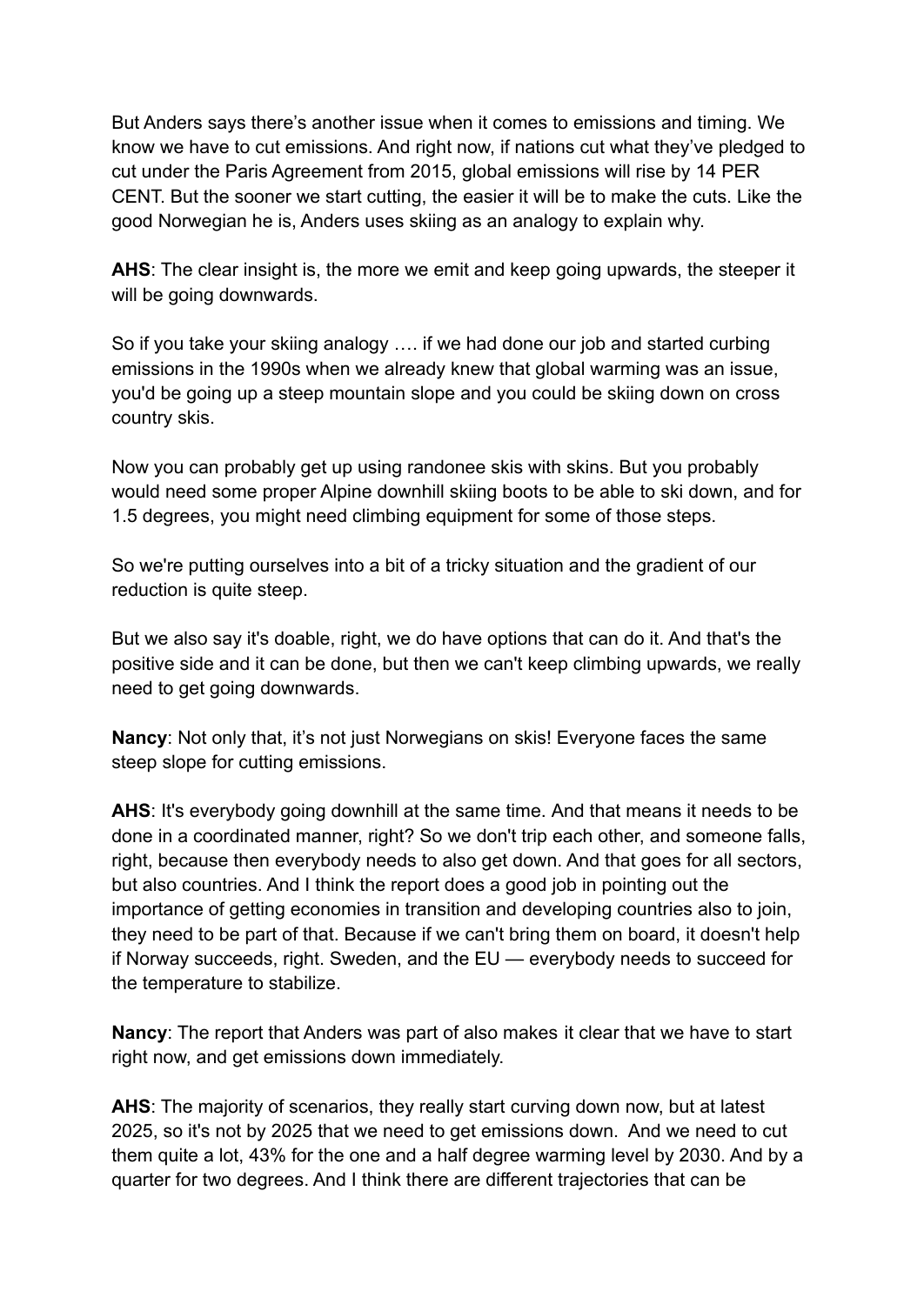prescribed to take us towards, you know, different warming levels. But the key insight is that it's the sum of emissions until we get there that determine the warming level we land on.

**Nancy**: Now the reasons for the urgency are clear. How are we going to fix this? I'm not going to go through all the different chapters from the 3675 (authors apology: the latest version is actually 2913 pages)— but trust me, there's plenty to work with. What we can do, though, is look more closely at the chapter that Anders was one of the lead authors on — Transport.

**Nancy**: First thing: ELECTRICITY! Anders says in the nearly 10 years since the last version of this IPCC report, things have changed quite a bit when it comes to transport.

**AHS:**If you look back at the 5th Assessment Report, which came out in 2013, really, electrification wasn't seen as one of the major options. Now, this is the option within land transport that has the greatest potential to offer a substantial mitigation for transport.

**Nancy**: But it's complicated. Electric cars. Check. We know we can do that. Even Ford, the American automobile manufacturer, is coming out with an electric pickup truck. That will really change the American landscape — and it matters because Americans drive the most per capita of any people on the planet — according to the Federal Highway Administration, more than 21000 km per year. By contrast, Norwegians drive about 12000 km per year.

But it's not just cars that we use for transport. What about trucks? Airplanes? Boats? Anders says there are low-carbon options for all of these, but that it's still too early for him and his co-authors to be able to look into their special IPCC crystal ball and see what the future holds.

**AHS**: Is electrification going to continue to expand to other modes? Or where is the interface, when there are two alternative options such as hydrogen-based fuels, and also sustainable biofuels?

**Nancy**: Another issue Anders and his colleagues looked at was batteries. If we're going to electrify more and more cars, we need to be thinking very carefully about how batteries are made — and also where the power to charge them is coming from.

**Anders**:Well, the the technology, in terms of batteries is really mature now, and we're seeing a significant ramp up. And also the costs are coming down. So two things we need to do for electrification of transport, to really maximise this mitigation potential is, first of all, we also need to get going with the deep decarbonisation of the power sector. Because if electricity isn't decarbonized, then then it doesn't help,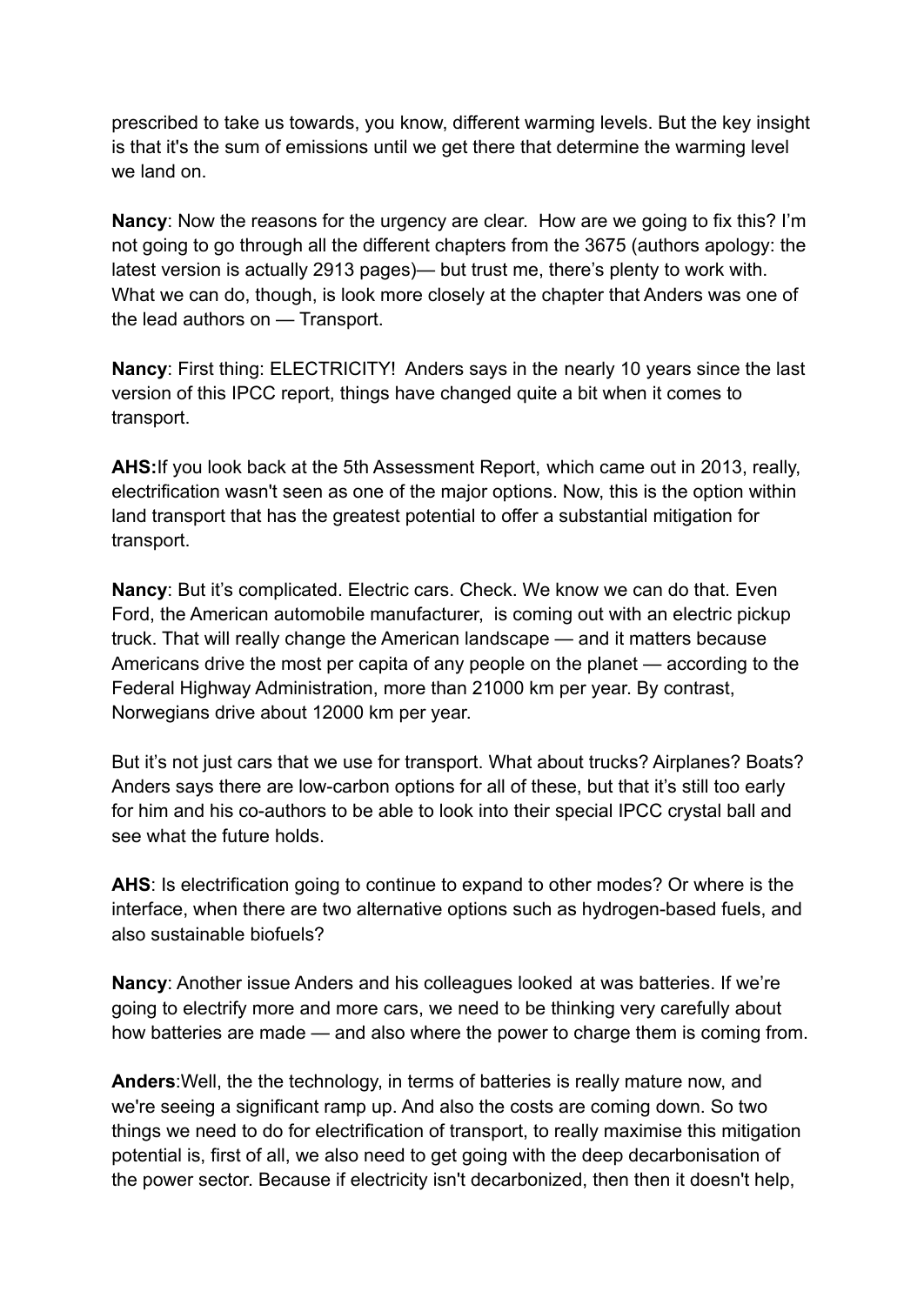then also with a very fast growing battery industry, we need to make sure that it doesn't only fulfill the job of providing the batteries for the cars, or other applications, but it also that we develop that sector in a sustainable manner.

## **Because we don't we don't get many shots of getting this right.**

**Nancy**: Part of this relates to something called the circular economy. In the old days, we'd get raw materials, make something and then once it reached the end of its useful life, we'd dispose of it somehow — in a landfill, or burn it in an incinerator or whatever. But now we know that this has to change. In a circular economy, we share, lease, reuse, repair and refurbish and recycle all we can, for as long as we can. Anders says battery production poses challenges this way.

**Anders**: The supply of these needs to be done sustainably and we need to also make sure that we can recycle these battery packs and reuse them. So basically, the circular economy related aspects need to be taken into consideration, and that needs to go into the design of the batteries and the vehicles as a whole. So it's not per se a production capacity constraint, it's rather making sure we get it done in the right way. And that we don't, you know, in the interest of speeding up mitigation efforts, cut a few corners that turn out to be costly down the road.

**Nancy**: Anders and the other IPCC authors say society already has lots of tools that can help make this kind of green growth happen.

**ASM**:Well, the report broadly speaking points to that we have successfully implemented legislation and policy packages that have resulted in reduced emissions or curb their growth.

These include more general tools like quotas and also more specifically taxes, but also regulations like building standards, and also emission requirements for vehicles, and energy efficiency measures for the for ships or vehicles, for example. So there are lessons learned from those aspects, which can be transferred to the battery industry and set requirements related to recyclability, or, broadly speaking, the amount of recycled content that should be able to be extracted from the battery packs at the end of the cycle.

**Nancy**: But here there are some potential pitfalls, where battery makers and other industries can claim they clean, green and part of the transition to a greener economy when in fact… maybe they're not.

**Anders**: This is an area where also the industries that are now saying they are a part of the green shift. …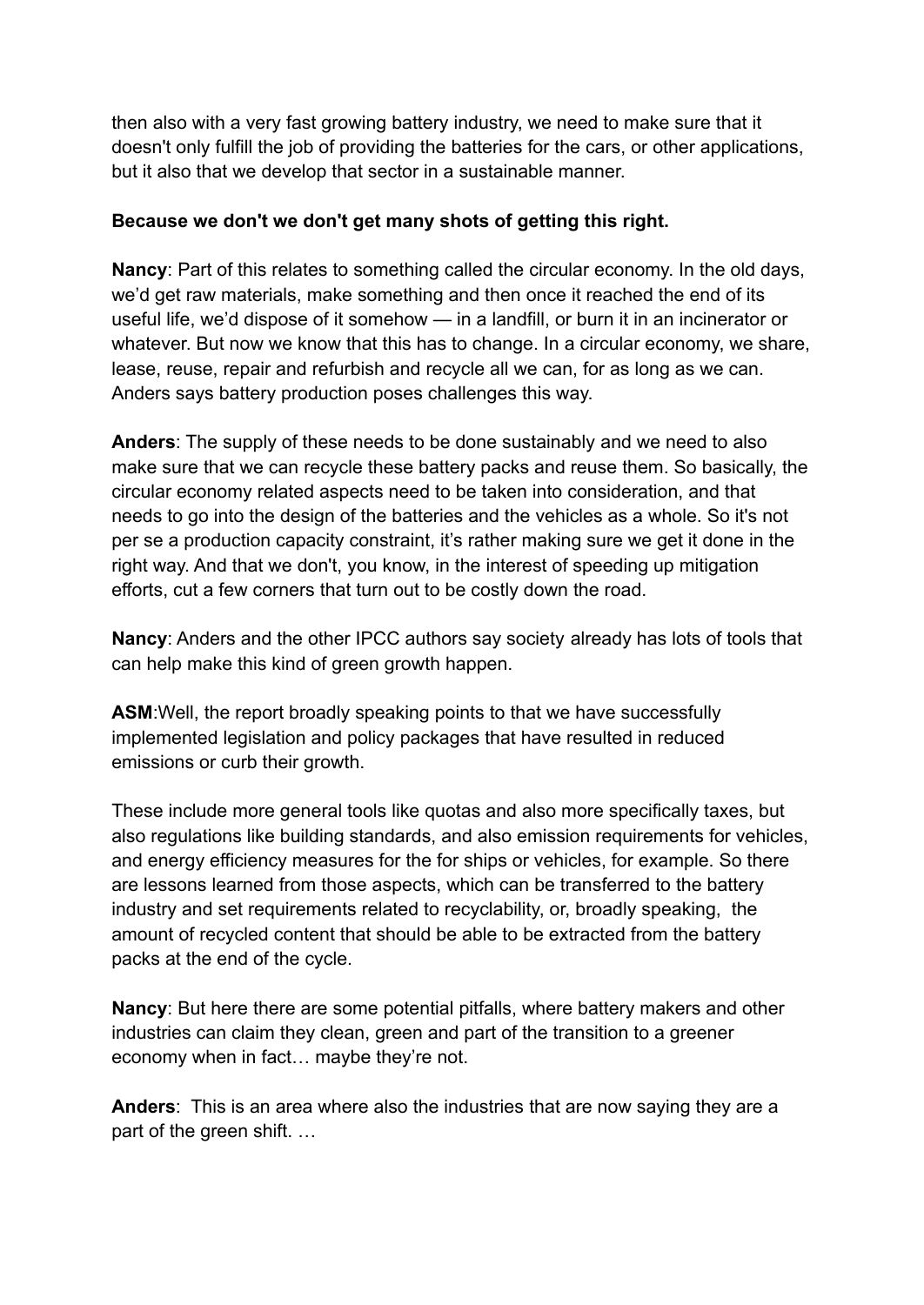**Anders**:So I think the first thing is basically reporting schemes to get an understanding of the level of both energy and material efficiency in these industries. So that we can actually monitor if they're taking us in the right direction or not. The claim of being green or the perception of being green, should not be sufficient, right. It should actually be documented and not through I'd say not through third party consultants who do this on the side, like a secret, you know, but it should be done openly out in the public.

**Nancy**: There's also an interesting section on how individuals can cut their own carbon footprints, and how society can make this easier. I was surprised by this. Even though I make decisions based on climate impacts — from cutting most meat from my diet and cycling to work — I've often thought the real change has to come at the governmental level. But now the need for change is so urgent, the IPCC report leaves no stone unturned. Here's how Anders explained it.

**Anders**: if we all look at our, our individual footprint rising, and you try to compare with all the things that have to come about globally, it's easy to think that it doesn't matter that much what I do. But if you know, for example, think a bit about all the people that commute to and from work in London and New York or Delhi for that case, surely everybody can't be driving their own cars, that doesn't work out, that we have realized for some time. So we need public transport But then, you know, if there's not that many who's travelling, we don't need all that infrastructure. And there you have this concept like teleworking, which is not the same as home office. But it's basically about facilitating that. We'd have hubs of offices around the city and the ability to basically do remote work closer to your home, perhaps in walking distance from the kindergarten and or your house, or at least a very short commute, compared to the two hour commute in and out of London. That would save time, it will probably, be welfare gain for many families. It will also reduce the energy demand for transport and also the need for infrastructure to do that.

**Nancy**: So society would play a part here, too, in restructuring work situations to reduce the need to commute so much. Anders says it doesn't have to be everybody working at home all the time either.

**Anders**: if you could cut travel demand in London and New York — if everybody had teleworking one day a week, you know, that's 1/5, and then you can start doing the numbers. And it can become significant in overall also, particularly in congested cities, where it's difficult to develop new infrastructure. And also if you now look at the emergence of new cities, in developing countries and emerging economies, you can design urban systems like that with that in mind.

**Nancy**: So bottom line? I wondered what Anders thought about the likelihood of us succeeding. He started this process of working with the IPCC report in 2019. He's